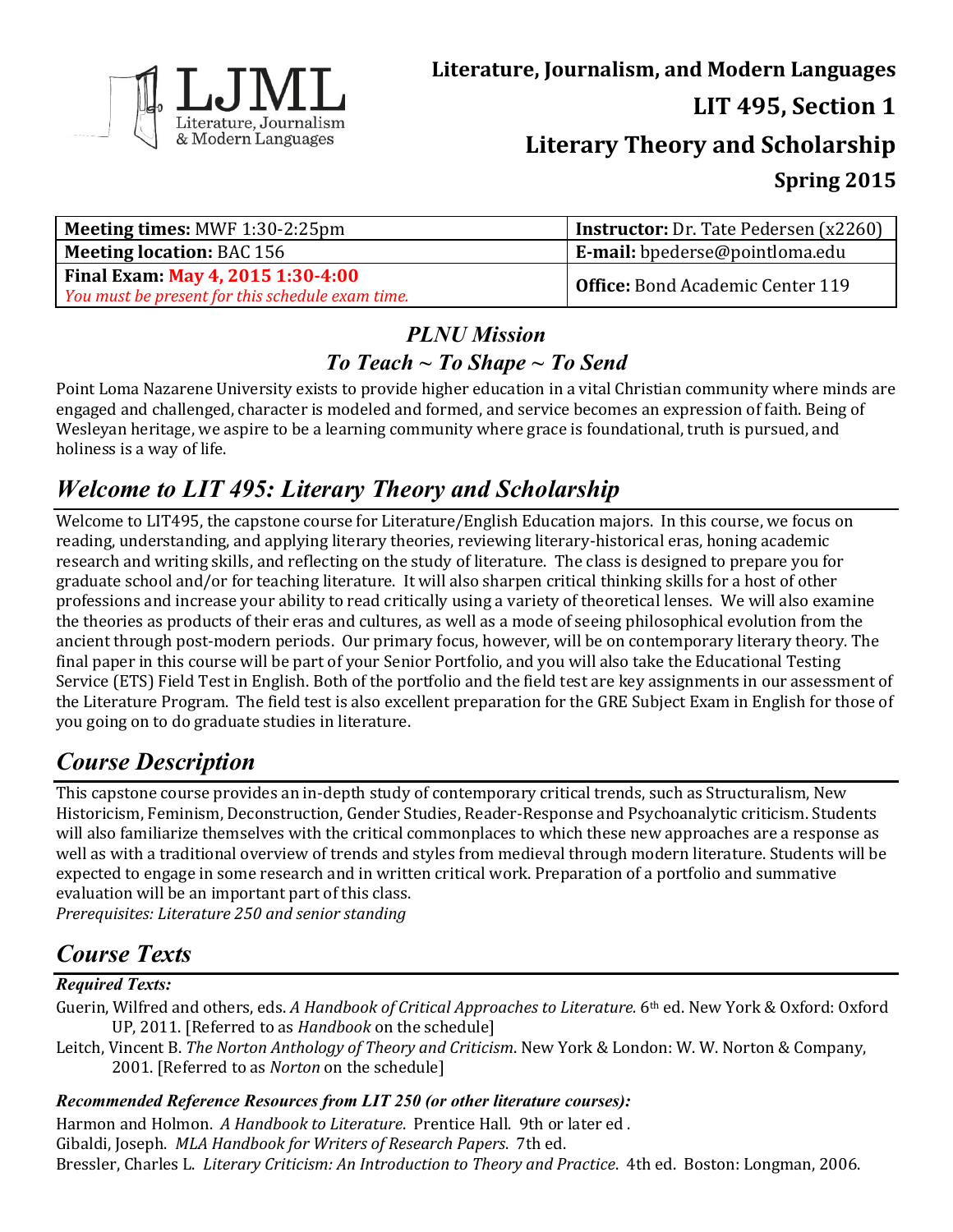## *Program Learning Outcomes*

*Students who complete the Literature Program will be able to:*

- 1. Integrate their literature studies with ongoing reflection and hospitable engagement with a diverse world.
- 2. Identify and articulate characteristics and trends of diverse literatures and historical periods: dates, styles, authors, and canon formation.
- 3. Develop and support close readings of texts using literary theory and terminology.
- 4. Articulate the difference between a traditional pedagogical and a modern linguistics notion of language.
- 5. Employ strong research, rhetorical, literary, and analytical skills in their writing.
- 6. Present literary analysis to formal audiences, demonstrating strategies for audience engagement and oral communication of written work.

#### *Students who complete the French Program will be able to:*

- 1. Write essays without significant errors of grammar, spelling, or vocabulary usage that would impede comprehension by a native speaker.
- 2. Comprehend the main idea and most details of connected oral discourse by a native speaker on a variety of topics.
- 3. Converse in a participatory fashion with a native speaker using a variety of language strategies to convey meaning.
- 4. Analyze and Interpret target language texts and data sets according to their cultural, literary, and/or linguistic content.
- 5. Display knowledge of the nature and structure of language.
- 6. Discuss the influence of their own perspective on cultural interconnections through engagement with local, national, or international communities.

## *Course Learning Outcomes*

*Students will be able to:*

- 1. Closely read (comprehension, analysis) and critically analyze (analysis) texts in their original languages and/or in translation. **(LPLOs 2, 3, 5, 6) (FPLOs 4)**
- 2. Recall (knowledge), identify (knowledge), and use (application) fundamental concepts of literary study to read and discuss texts. **(LPLOs 2, 3, 6) (FPLOs 4)**
	- a. Standard literary terminology
	- b. Modes/genres of literature
	- c. Elements of literary genres
	- d. Literary periods (dates, writers, characteristics, and important developments)
	- e. Contemporary critical approaches
	- f. Extra-literary research
- 3. Analyze (analysis) the social, cultural, ethnic, gendered, and/or historical contexts of the works and their authors, and connect (synthesis, evaluation) the texts with their own lives. **(LPLOs 1, 2, 3, 5) (FPLOs 4)**
- 4. Create (synthesis, evaluation) detailed and informed textual analysis of literary works employing secondary sources and applying concepts of literary study and literary theory. **(LPLOs 2, 3, 5, 6) (FPLOs 1, 4)**

## *Carnegie Unit*

Credit is awarded based on the Carnegie unit of 750 minutes of seat time + 1500 minutes of out-of-class work = 1 unit of credit. Some specific details about how this class meets the credit hour requirement are included in this syllabus; additional details can be provided upon request.

## *Undergraduate Catalog*

Please see the University Undergraduate Catalog for all information on programs of studies and degrees: **<http://www.pointloma.edu/experience/academics/catalogs>**. Be sure to follow the catalog for the year you entered PLNU.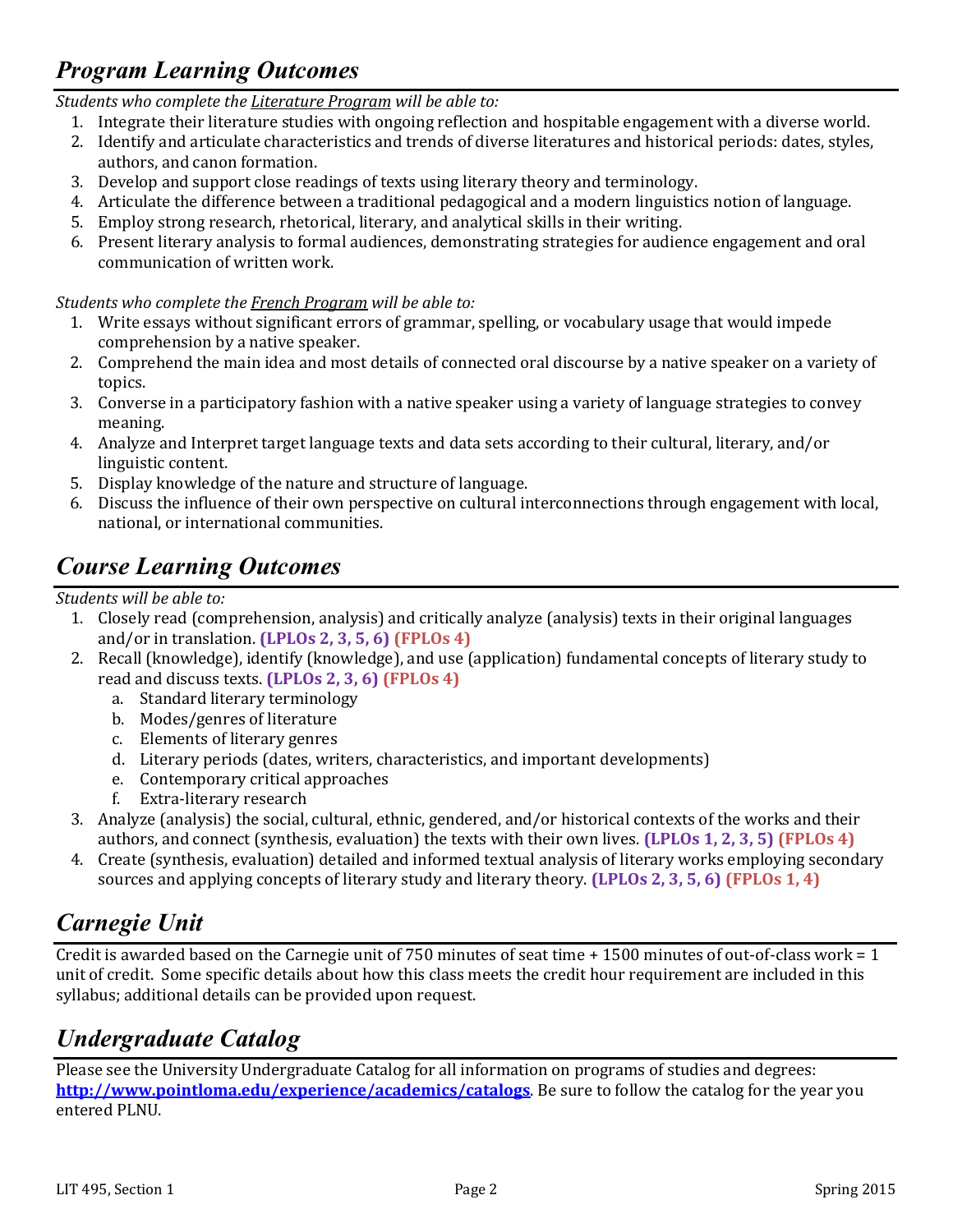## *Important University & LJML Department Policies & Requirements*

Please see the link **(View LJML [Department](http://www.pointloma.edu/sites/default/files/filemanager/Literature_Journalism__Modern_Languages/LJML_Department_Syllabus_Statments_final_1.docx) Policies)** and the printed copy of these policies.

Please see **Academic and General Policies** [\(http://catalog.pointloma.edu/content.php?catoid=14&navoid=1089\)](http://catalog.pointloma.edu/content.php?catoid=14&navoid=1089) in the catalog for all information on university academic and general policies:

- **ATTENDANCE:** Your regular and punctual attendance *and* active, informed participation in our class sessions is essential to your learning and to the vibrancy of our class time together. Please read the **[Class Attendance](http://catalog.pointloma.edu/content.php?catoid=14&navoid=1089#Class_Attendance)** section of your *PLNU Catalog,* carefully (see link above). It indicates that if students miss more than 10% of class meetings (approx. 4 for a MWF course and 3 classes for a TTH course, 2 classes for a quad course), faculty members may file a written report which may result in de-enrollment from the course. If students miss more than 20% of class meetings (approx. 8 for a MWF course and 6 classes for a TTH course, 4 for a quad course), students may be de-enrolled without notice. De-enrollment may have serious consequences on residence, athletic, and scholarship requirements; it may also necessitate a reduction or loss in a student's financial aid. **DROPPING CLASS:** If you do decide to drop the course for any reason, please let me know so that won't worry about what has happened to you.
- **FINAL EXAMINATIONS:** Final Examinations are the culminating learning event in a course, and they are scheduled to take into account all the different courses and departments across the university. The exam schedule varies from year to year. The final examination schedule is posted at Final Exam Schedule [2014-2015](http://www.pointloma.edu/sites/default/files/filemanager/Academic_Affairs/Calendars/Final_Exam_Schedule_2014-2015.pdf) (pdf). Final Exams in Quad 1 courses are scheduled for the final class session. *You are expected to arrange your personal affairs to fit the examination schedule.* In the rare case that you may be scheduled for more than three (3) final examinations on the same day, you may work out an alternate time for one of your exams with your professors. This is the only university-sanctioned reason for taking a final exam at a time other than the officially scheduled time for the exam. Please confirm your final examination schedule the first week of classes, and schedule those exam times into your daily planners and calendars now. If you find that your final exam schedule is the one described above, please meet with your professors as soon as possible so that they may help you to make alternative arrangements for taking your exams. Department chairs/school deans and college deans need not be involved in the process of making this accommodation.

## *Course Requirements, Policies, and Guidelines*

#### **1.** *Class Participation***:**

- a. Your success in understanding and making meaning of the texts we read will be directly related to a deliberate and systematic method of marking your texts and to your thoughtful reflection on and analysis of the ideas and questions presented in the texts.
- b. The quality of your course experience and grade will be directly related to your completing the assigned reading, your thoughtful reflection on the readings, and your engaged participation in the community of readers that our class will become. The quality of our daily discussions depends so importantly upon you and your individual contributions to these discussions. Your contribution is truly invaluable to all of us in this community of readers, and it may appear in several different forms:
	- 1) questions you have about the text and/or its implied meanings,
	- 2) confusions about things you don't understand in the texts,
	- 3) new or deeper understandings about literary terms and their use,
	- 4) connections you see between this literature and the other material you are studying,
	- 5) connections you see between these texts and our contemporary lives,
	- 6) perspectives about what spiritual impacts the texts may have on you and/or others. All of these intellectual curiosities and spiritual reflections will be the lifeblood of our reading and discussing together. All of this is especially true in a small seminar class like this one.
- c. Your contributions to class discussion in the ways that seem meaningful to you and that demonstrate your thorough preparation of the assigned materials will shape the quality of our class reading community. The impact of these readings on your lives, intellectual development, and the quality of our discussions together is more important than "grades;" but it is only fair to tell you that your grade for the course will be unavoidably influenced by the quality, the quantity, and (to some degree) the comparative merit, of your participation in the class discussions.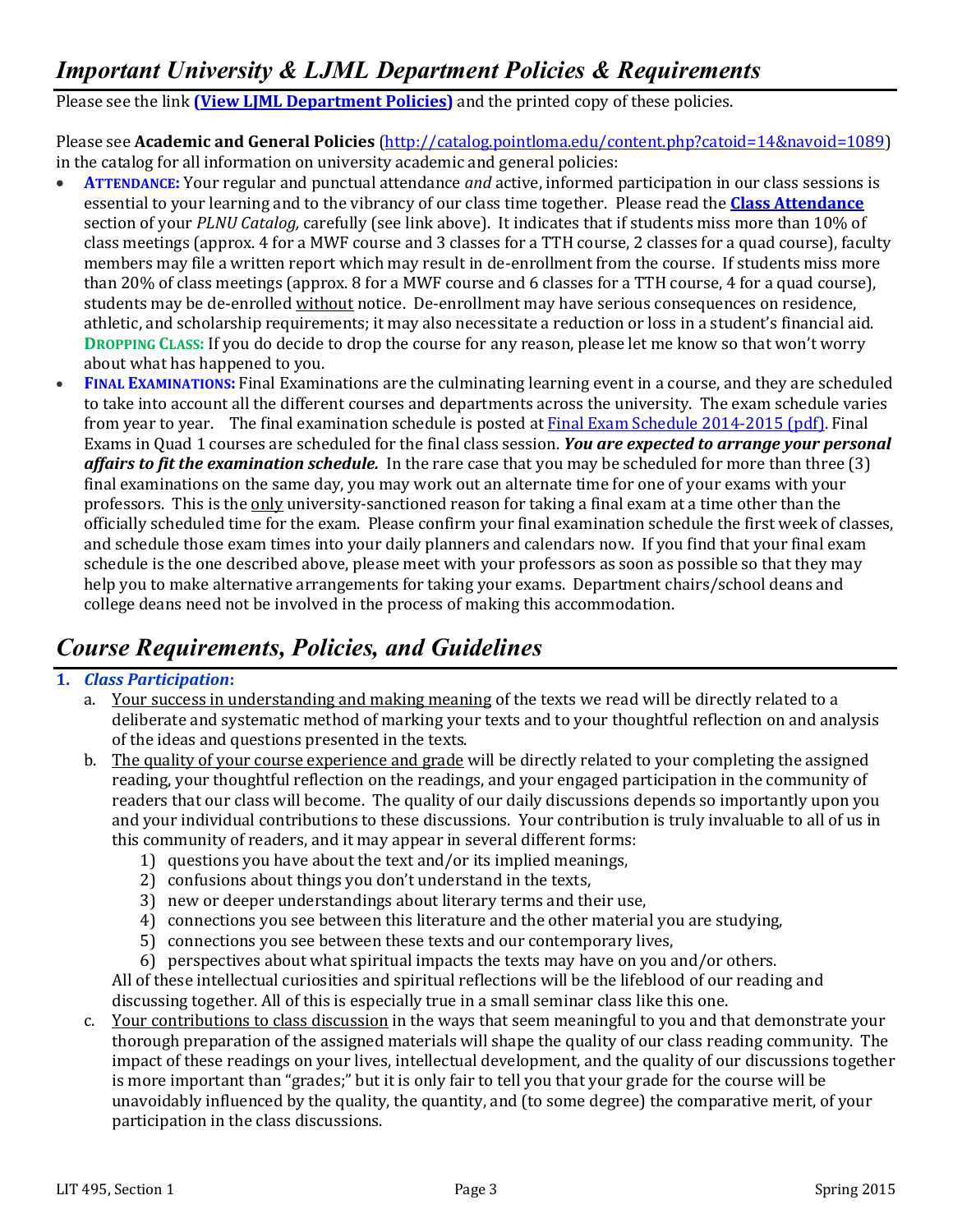#### **2.** *Class Preparation & Assignments***:**

- a. This course is primarily a discussion seminar with some lecture. You are to prepare for class by reading and critically engaging with the material ahead of time, to enter into and conduct yourself civilly in debates, and to view this course as an entrée into the professional and academic arenas
- b. All course books must be in your possession well before the class sessions dedicated to those books. No exemptions from quizzes or other required/graded work will be granted because you do not have course texts.
- c. If you are using an electronic reader (Kindle, Nook, computer, etc.), please let me know and have no other "file" open on your device other than the class text/reading. If you wish to use your laptop or your smart phones to take notes or research information to support our class discussions, please do so, but please do not use your devices for any other reasons during our class sessions. Please silence all devices for the entire class period so they do not distract us.
- d. Completion of all assignments is required, and passing the course will be difficult without doing so. Readings, presentations, and papers must be prepared in advance of the date scheduled/due, show thoughtful consideration, and demonstrate careful attention to the assignment's requirements and intents. Missed work may be made up only in truly extenuating circumstances and only if you and I have had a conversation about your situation. No make-up work will be given for missed work.
- e. If you have a university-excused absence, turn in any assignments that are due during your absence early or electronically.
- f. Late assignments will not be accepted either in person, by delivery, or in my mailbox (unless you and I have communicated prior to the deadline about extenuating circumstances).
- g. It is your responsibility to see to it that I receive your work.
- h. Always keep multiple disc copies and hardcopies of your work on hand so that you can provide duplicate copies if you need to.
- i. Handwritten assignments are never acceptable unless so specified.
- j. You may be requested to attend office hours with the professor if a need arises.
- **3.** *Classroom Decorum*: Please manage your electronic devices appropriately and with consideration for others—see 2b above. In consideration for others in our class, please dress in appropriate attire for an academic workplace. I do reserve the right to ask you to leave the classroom if I believe your attire to be offensive and/or an obstacle to a positive learning and teaching environment.
- **4.** *Writing*: *All standards of academic writing that you were taught in LIT 250 are required of your writing in this class as well*. Each student will complete Reading Responses, Abstracts, and a Major Paper (including an informal proposal, annotated bibliography, and abstract).
- **5.** *Exams*: Each student will complete a Midterm and Final Exam.
- 6. *Research*: The primary text for your major paper will be chosen in consultation with me. You may use some of our course readings for secondary sources for your paper. Other secondary and tertiary sources are for you to search out, read, annotate, and evaluate as you research your major paper. Please read as much secondary material as possible and use what is appropriate for your paper. No Wikipedia or similar guides are to be used for papers or used as a substitute for the reading. This is a Senior capstone course, and you will need to seek out university-level sources. Follow your intellectual curiosities.
- **7.** *Gmail, Canvas, and Live Text*: You are responsible for routinely checking your campus accounts for electronic messages from me (and sometimes from your classmates). You are fully accountable for all course material, announcements, communications that are distributed to these online sites. I will send messages only to these sites, so please let me know if you encounter any technical problems with them. Your Senior Portfolio must be submitted on Live Text and may be requested in hard copy as well.
- **8.** *Extenuating Situations & Grades*: No "Incomplete" grades will be assigned unless extenuating circumstances (e.g., death in the family, automobile accidents, hospitalization) prevail. If you find yourself in such a situation, contact me immediately. You must submit, in a timely fashion, any necessary and valid documents to verify your situation (e.g., doctor's letter on letterhead).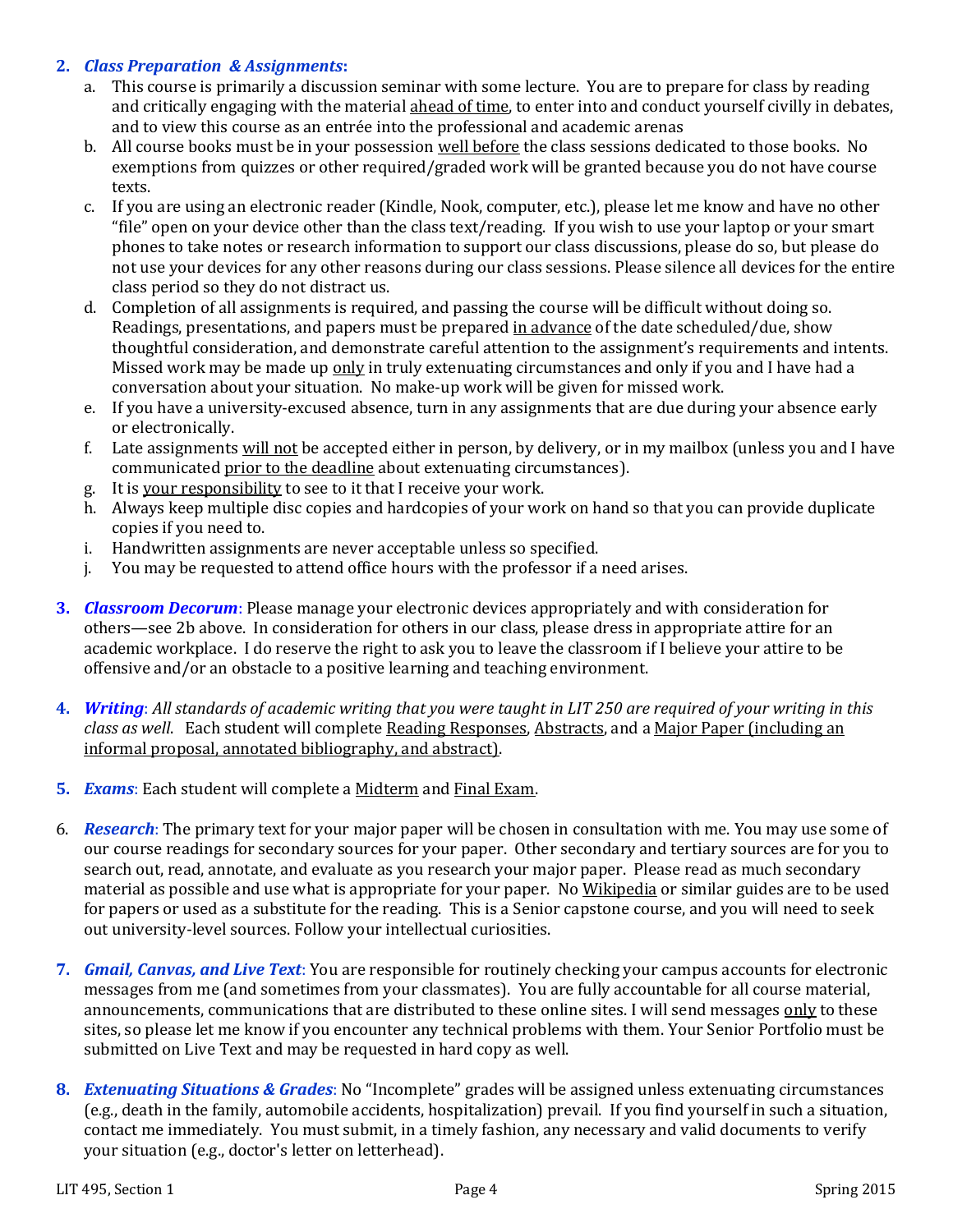### *Course Evaluation & Grades*

Your grade will be based on the quality of your work in these areas.

| Abstracts, R/D Questions Responses, Presentations, In-Class Exercises | 20\%       |
|-----------------------------------------------------------------------|------------|
| Research Colloquium & Portfolio Assignments                           | <b>20%</b> |
| • Major Analytical Paper                                              | <b>20%</b> |
| Midterm Exam                                                          | <b>20%</b> |
| Final Exam                                                            | <b>20%</b> |

The following scale will be used:

| A    | $93-100\%$ |  | 88-89% |  | 78-79% |                          | 68-69% |      | $0 - 59%$ |
|------|------------|--|--------|--|--------|--------------------------|--------|------|-----------|
| $A-$ | 90-92%     |  | 83-87% |  | 73-77% | $\overline{\phantom{a}}$ | 63-67% | $ -$ |           |
|      |            |  | 80-82% |  | 70-72% |                          | 60-62% |      |           |

### *Course Assignments*

#### **Reading & Discussion Questions for** *Handbook* **Chapters (9 Responses) [Critical Thinking, Oral Communication]**

Prepare responses to all of these questions for each Handbook Chapter assigned. Keep your responses concise (400 word limit). Be prepared to share your response to these six questions when called on during class discussion.

- 1. How did this theory develop—what are its origins? Who are some important practitioners of this approach? (Name three and briefly cite their significance.)
- 2. What are the goals of this critical-theoretical approach?
- 3. What are the underlying assumptions of this critical approach? What is the value-system of this theory?
- 4. What are the methods of this critical approach? If students were to apply this theory to an analysis of a text, what would they need to do?
- 5. What are the advantages of this approach? What can be learned through using it? How does this approach open up the text?
- 6. What are the problems/shortcomings of this approach? Is it self-contradictory or limiting in any ways?

# **Example/ Response/Bibliography (1)**

#### **[Critical Thinking]**

Staple a cover page to your example. On your cover page include a heading with your name, date, course number and name, then write your response to #2 below. Make eleven copies of your cover page & response to #2 and bring the copies to class on your assigned day.

- 1. Example: Find an example of this theory's application to literature and bring it to class: a journal article or essay from a collection (outside of our texts) that uses this theory to examine a work of literature. Try to choose a work of literature that class members are likely to have read, or choose the work of literature on which you are writing your major paper.
- 2. Response (400 words): What theory or theories are used in your journal article or essay? What are two or three key insights gained in the use of this approach to read the literary work?
- 3. Bibliography: What two or three scholarly sources in the bibliography of your example do you recognize (say how) or want to investigate further (say why)? List these sources in a bibliography at the bottom of your cover page response.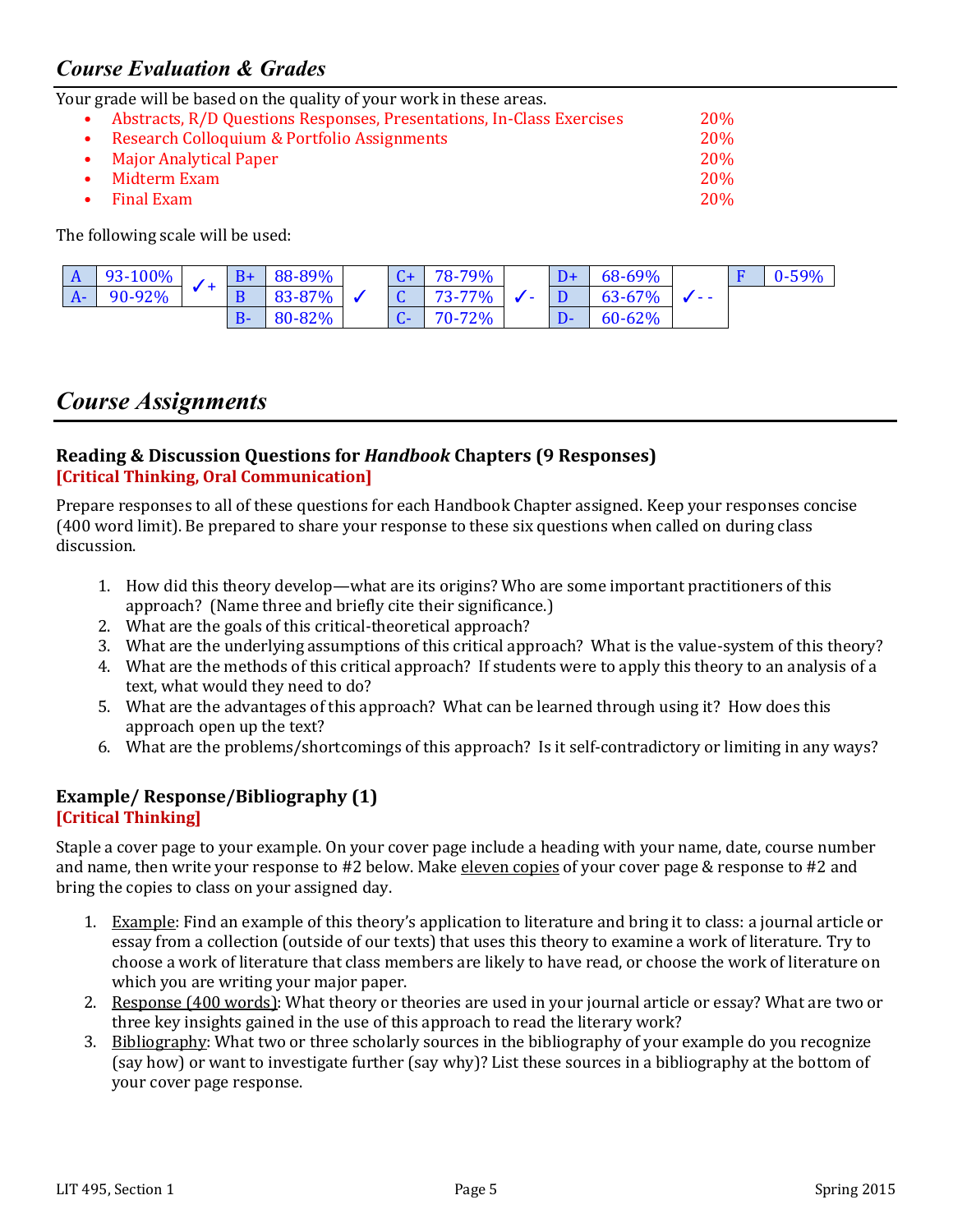#### **Abstracts (2 Abstracts)**

#### **[Critical Thinking, Written Communication]**

You will write and present a 250 word Informative/Indicative **Abstract of your assigned theoretical reading**. You will also be prepared to answer questions about your understanding of the theoretical reading and to pose follow-up questions about it to the class. You will also write and present a 250 word Informative/Indicative **Abstract of your Major Paper** to the class during the Research Colloquium.

Instructions, tips, samples, and helpful videos for writing abstracts may be found on these sites: <http://writing.colostate.edu/guides/guide.cfm?guideid=59> (Informative & Descriptive) <http://www.indiana.edu/~wts/pamphlets/abstracts.shtml> (Indicative) <http://owl.english.purdue.edu/owl/resource/656/1/> <http://writingcenter.unc.edu/handouts/abstracts/> (Informative & Descriptive) <http://www.sccur.uci.edu/sampleabstracts.html> (Samples) <http://users.ece.cmu.edu/~koopman/essays/abstract.html>

#### **Capstone Key Assessment** (additional guidance for these will be given separately) **[Critical Thinking, Written Communication, Oral Communication, Information Literacy]**

- 1. Senior Portfolio: Reflective Essay, Upper-Division Research Paper, LIT 495 Major Paper
- 2. ETS Field Test
- 3. Research Colloquium

### *Approaching Academic Essays & Literary Theory*

For this course, you will be expected to learn to read and analyze the language of the literary profession: you need to be able to understand the conversations of the interpretive community so that you can also engage in them in your own papers, as well as critically examine their premises. This task demands higher-level critical thinking in dealing with often abstract concepts and far-reaching implications. It is quite challenging to "decode" some of the rhetoric used by academics. Literary critics have their own language, as do practitioners in every academic discipline. Here are some tips to help:

- 1. Scan the essay first to gain a general idea of the thesis and approach—i.e. get an overview of the work.
- 2. Now read the essay rigorously, underlining and annotating major, irritating, and provocative points. A good reader is a re-reader who goes back through the work and marks up his or her text.
- 3. Outline the work. List the main claim (thesis), subpoints, and evidence used for support (backing).
- 4. Interrogate the text, writing in the margins or your notes what your questions are.
- 5. Consider what value system(s) the essay rests upon.
- 6. If the essay is theoretical (rather than applied theory), think about how you would apply it to a work of literature.
- 7. Decide if you accept or reject the essay in whole or in part, based upon its argument and premises. It is probably not very helpful for the purposes of this class to focus on whether or not you like the writing style of the essay, as we are trying to deal with concepts. This is a different type of reading than reading a work of literature (although some literary theories do not distinguish between categories of writing, but that is for another discussion). It is relevant, however, to consider the positive or negative effects of esoteric academic language for our profession and for the study of the humanities.
- 8. Don't allow yourself to be intimidated by the text or to give up.
- 9. Grapple with the reading first and then bring the questions you have concerning it to class. Chances are very good that other students may be wondering the same things, so you are doing a favor to all by raising the questions. We will grapple with the difficulties together.
- 10. Please see me in my office for further assistance.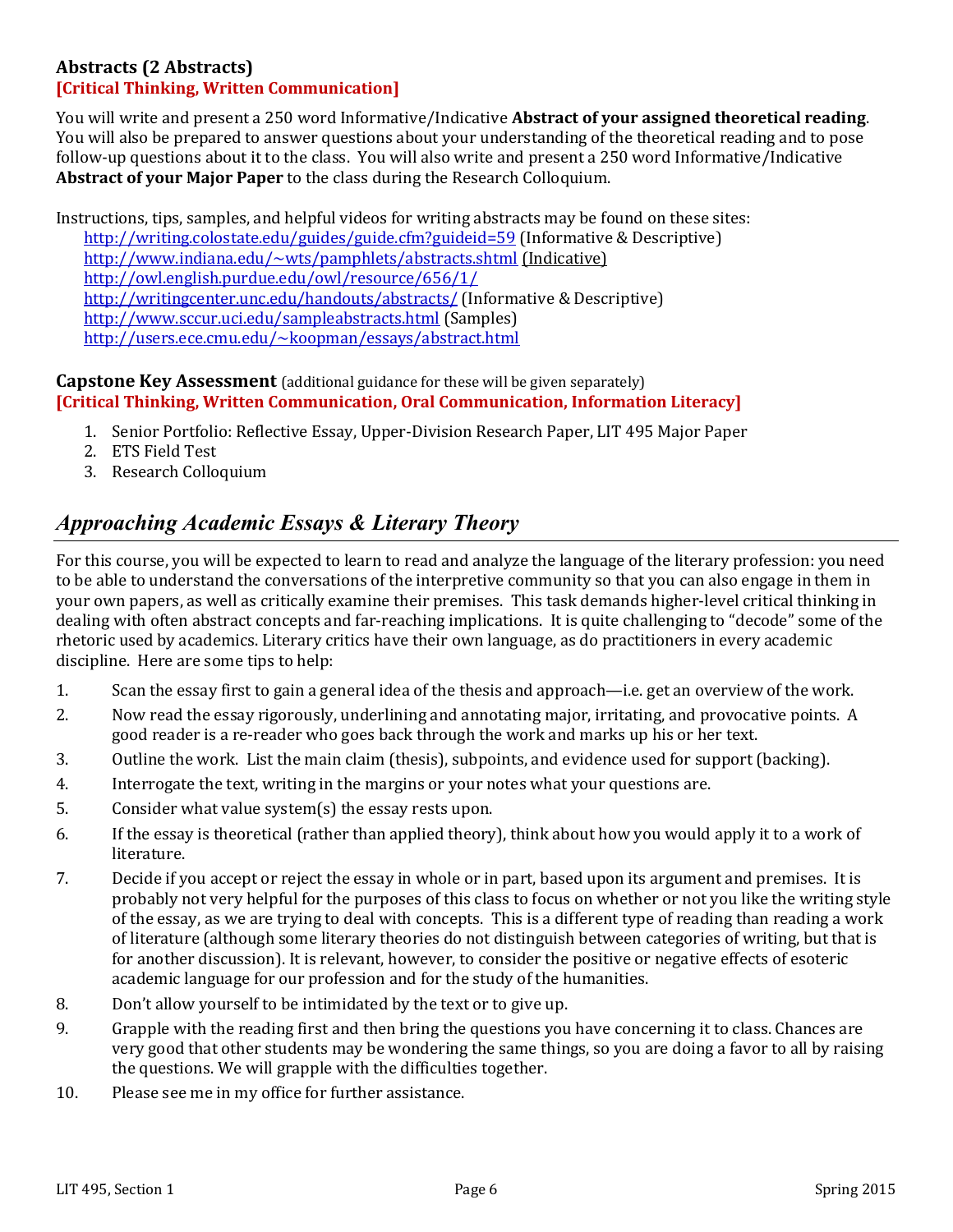| <b>WEEK ONE</b> |             |                                                                                                                                                                                                                                                            |      |              |                                                                                                                          |  |  |  |  |  |
|-----------------|-------------|------------------------------------------------------------------------------------------------------------------------------------------------------------------------------------------------------------------------------------------------------------|------|--------------|--------------------------------------------------------------------------------------------------------------------------|--|--|--|--|--|
| <b>DAY</b>      | <b>DATE</b> | TOPICS AND ASSIGNED READING(S)                                                                                                                                                                                                                             | #PP. | <b>NOTES</b> | <b>WORK DUE</b>                                                                                                          |  |  |  |  |  |
| 1T<br>(M)       | 1/13        | Course Introduction: Syllabus, Schedule of Readings and<br>Assignments<br>Difference between Theory and Criticism<br><b>REVIEW MATERIAL: Handbook, Ch. 1 Getting Started</b><br>(pp. 1-16) & Study Works: Marvell, Shelley, Walker<br>(Appendices A and C) |      |              |                                                                                                                          |  |  |  |  |  |
| 2 W             | 1/14        | Handbook, Ch. 2 Traditional Approaches (pp. 17-73)<br>Textual Scholarship, Genres, Source Study<br>$\bullet$<br>Historical & Biographical Approaches<br>$\bullet$<br>Moral & Philosophical Approaches<br>$\bullet$                                         | 56   |              | R/D Questions<br>Response #1                                                                                             |  |  |  |  |  |
| 3F              | 1/16        | <b>Senior Portfolio: Reflective Essays</b><br>Bring your computers to class.                                                                                                                                                                               |      |              | In-Class Drafting                                                                                                        |  |  |  |  |  |
|                 |             | <b>WEEK TWO</b>                                                                                                                                                                                                                                            |      |              |                                                                                                                          |  |  |  |  |  |
|                 |             | Martin Luther King, Jr. Day-Jan 19                                                                                                                                                                                                                         |      |              |                                                                                                                          |  |  |  |  |  |
| <b>DAY</b>      | <b>DATE</b> | TOPICS AND ASSIGNED READING(S)                                                                                                                                                                                                                             | #PP. | <b>NOTES</b> | <b>WORK DUE</b>                                                                                                          |  |  |  |  |  |
| 4 W             | 1/21        | Handbook, Ch. 3 Formalist Approaches (pp. 74-124)<br>Formalism<br>$\bullet$<br><b>New Criticism</b><br><b>Reader-Response</b><br>$\bullet$                                                                                                                 | 50   |              | R/D Questions<br>Response #2<br><b>First Submission</b><br><b>Deadline for</b><br><b>Reflective Essay</b><br>(Live Text) |  |  |  |  |  |
| 5F              | 1/23        | Handbook, Ch. 4 Materialism (pp. 125-68)<br><b>Marxism</b><br>$\bullet$<br><b>British Cultural Materialism</b><br><b>New Historicism</b><br>Ecocriticism<br>$\bullet$<br><b>Literary Darwinism</b><br>$\bullet$                                            | 43   |              | R/D Questions<br>Response #3                                                                                             |  |  |  |  |  |
|                 |             | <b>WEEK THREE</b>                                                                                                                                                                                                                                          |      |              |                                                                                                                          |  |  |  |  |  |
| <b>DAY</b>      | <b>DATE</b> | TOPICS AND ASSIGNED READING(S)                                                                                                                                                                                                                             | #PP. | <b>NOTES</b> | <b>WORK DUE</b>                                                                                                          |  |  |  |  |  |
| 6 M             | 1/26        | Handbook, Ch. 5 Literature and Linguistics (pp. 169-<br>200)<br>Structuralism, Semiotics, Poststructuralism &<br>$\bullet$<br>Deconstruction<br><b>Dialogics</b>                                                                                           | 31   |              | R/D Questions<br>Response #4                                                                                             |  |  |  |  |  |
| 7 W             | 1/28        | Handbook, Ch. 6 Psychological Approach (pp. 201-<br>24)<br><b>Freud's Theories</b><br>$\bullet$<br><b>Other Theories/Lacan</b>                                                                                                                             | 23   |              | R/D Questions<br>Response #5                                                                                             |  |  |  |  |  |
| 8F              | 1/30        | Handbook, Ch. 7 Mythological and Archetypal<br>Approaches (pp. 225-52)<br>Archetypes-Images, Motifs, Patterns, Genres<br>$\bullet$<br>Myth Criticism-Anthropology, Jung<br>$\bullet$                                                                       | 27   |              | R/D Questions<br>Response #6                                                                                             |  |  |  |  |  |
|                 |             | <b>WEEK FOUR</b>                                                                                                                                                                                                                                           |      |              |                                                                                                                          |  |  |  |  |  |
| <b>DAY</b>      | <b>DATE</b> | TOPICS AND ASSIGNED READING(S)                                                                                                                                                                                                                             | #PP. | <b>NOTES</b> | <b>WORK DUE</b>                                                                                                          |  |  |  |  |  |
| 9 M             | 2/2         | Handbook, Ch. 8 Feminisms and Gender Studies (pp.<br>253-304)<br><b>Definitions</b><br>$\bullet$<br><b>Waves</b><br>Woman-Created or Constructed?<br>$\bullet$<br><b>Gender Studies</b><br>$\bullet$                                                       | 51   |              | R/D Questions<br>Response #7                                                                                             |  |  |  |  |  |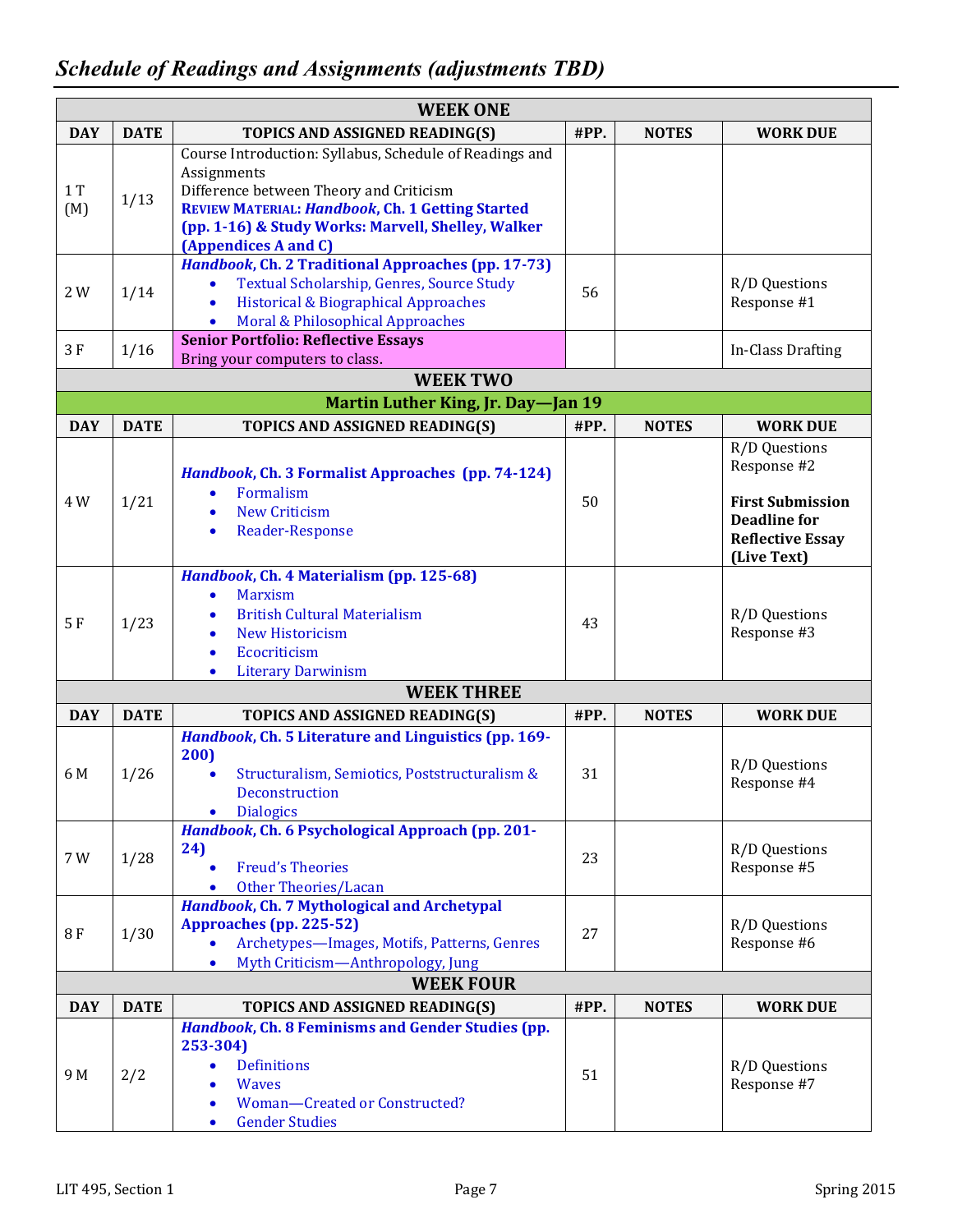|            |             | Handbook, Ch. 9 Cultural Studies (pp. 305-60)                           |      |              |                           |
|------------|-------------|-------------------------------------------------------------------------|------|--------------|---------------------------|
|            |             | <b>Definitions</b>                                                      |      |              | R/D Questions             |
| 10W        | 2/4         | <b>U.S. Ethnic Studies</b>                                              | 55   |              | Response #8               |
|            |             | Postmodernism & Popular Culture<br>$\bullet$                            |      |              |                           |
|            |             | <b>TAKE-HOME MIDTERM Distributed</b>                                    |      |              |                           |
|            |             | Handbook, Ch. 10 Postcolonial Studies (pp, 361-88)                      |      |              | R/D Questions             |
| 11 F       | 2/6         | <b>Definitions</b><br>$\bullet$                                         | 27   |              | Response #9               |
|            |             | <b>Figures &amp; Emphases</b><br>$\bullet$                              |      |              |                           |
|            |             | <b>WEEK FIVE</b>                                                        |      |              |                           |
| <b>DAY</b> | <b>DATE</b> | TOPICS AND ASSIGNED READING(S)                                          | #PP. | <b>NOTES</b> | <b>WORK DUE</b>           |
|            |             | In-Class Planning & Research on Major Paper                             |      |              |                           |
|            |             | <b>Selecting Primary Text</b><br>$\bullet$                              |      |              |                           |
|            |             | Critical Approach(es)                                                   |      | <b>Bring</b> | Example/                  |
| 12 M       | 2/9         | <b>Exploratory Research</b>                                             |      | computers &  | Response/Bib.             |
|            |             | <b>Research Question/Tentative Thesis</b><br>$\bullet$                  |      | sources      | Assignment                |
|            |             | Working Annotated Bibliography                                          |      |              |                           |
| 13W        | 2/11        | <b>University Core Competencies Assessment</b>                          |      |              | <b>MIDTERM TAKE-</b>      |
|            |             |                                                                         |      |              | <b>HOME ESSAY</b>         |
|            |             | <b>FORMALISM</b>                                                        |      |              |                           |
|            |             | John Crowe Ransom "Criticism, Inc." (1938) (Norton, pp.                 | 13   |              |                           |
|            |             | $1105-18$<br>Intentional and Affective Fallacies-Highlights from        |      |              |                           |
| 14 F       | 2/13        | Wimsatt & Beardsley (1946, 1949) in-class lecture                       |      |              |                           |
|            |             | Cleanth Brooks "The Formalist Critics" (1951) (Norton,                  | 9    |              |                           |
|            |             | pp. 1350-53, 1366-71)                                                   |      |              |                           |
|            |             | Last Day to Apply for May Graduation                                    |      |              |                           |
|            |             | <b>WEEK SIX</b>                                                         |      |              |                           |
| <b>DAY</b> | <b>DATE</b> | TOPICS AND ASSIGNED READING(S)                                          | #PP. |              | <b>PRESENTER WORK DUE</b> |
|            |             | <b>FORMALISM AND RESPONSES:</b>                                         |      |              |                           |
|            |             | <b>ARCHETYPAL CRITICISM</b>                                             |      |              |                           |
| 15 M       | 2/16        | Northrup Frye "The Archetypes of Literature" (1951)                     | 15   |              | Abstract                  |
|            |             | (Norton, pp. 1442-57)                                                   |      |              |                           |
| 16W        | 2/18        | <b>READER RESPONSE</b>                                                  | 22   |              | Abstract                  |
|            |             | Stanley Fish (1976, 1980) (Norton, 2067-89                              |      |              |                           |
|            |             |                                                                         |      |              |                           |
|            |             | <b>READER RESPONSE</b>                                                  |      |              | Abstract                  |
| 17F        | 2/20        | Wolfgang Iser "Interaction between Text and Reader"                     | 12   |              | Proposal and              |
|            |             | $(1980)$ (Norton, 1670-82)                                              |      |              | Annotated                 |
|            |             |                                                                         |      |              | Bibliography              |
|            |             | <b>WEEK SEVEN</b>                                                       |      |              |                           |
| <b>DAY</b> | <b>DATE</b> |                                                                         |      |              | PRESENTER WORK DUE        |
|            |             |                                                                         |      |              |                           |
|            |             | TOPICS AND ASSIGNED READING(S)                                          | #PP. |              |                           |
|            |             | <b>MARXISM</b>                                                          |      |              |                           |
|            |             | Karl Marx and Frederich Engels From The Communist                       |      |              |                           |
|            |             | Manifesto (1848, 1888), From Capital, Volume I, Chapter                 |      |              |                           |
| 18 M       | 2/23        | 10 The Working Day (1867) (Norton, pp. 759-63, 769-<br>73, 783-87)      | 12   |              | Abstract                  |
|            |             | Antonio Gramsci "The Formation of the Intellectuals"                    |      |              |                           |
|            |             | (1948-51) (Norton, pp. 1135-43)                                         | 8    |              |                           |
|            |             |                                                                         |      |              |                           |
|            |             | <b>MARXISM &amp; CULTURAL MATERIALISM</b>                               |      |              |                           |
|            |             | <b>Raymond Williams From Marxism and Literature (1977)</b>              |      |              |                           |
|            |             | (Norton, pp. 1565-75)                                                   |      |              |                           |
| 19W        | 2/25        | Terry Eagleton From Literary Theory: An Introduction                    | 10   |              | Abstract                  |
|            |             | $(1983)$ (Norton, pp. 2240-49)                                          |      |              |                           |
|            |             | <b>Frederic Jameson From The Political Unconscious:</b>                 | 9    |              |                           |
|            |             | Narrative as a Socially Symbolic Act (1981) (Norton, pp.<br>$1932 - 41$ | 9    |              |                           |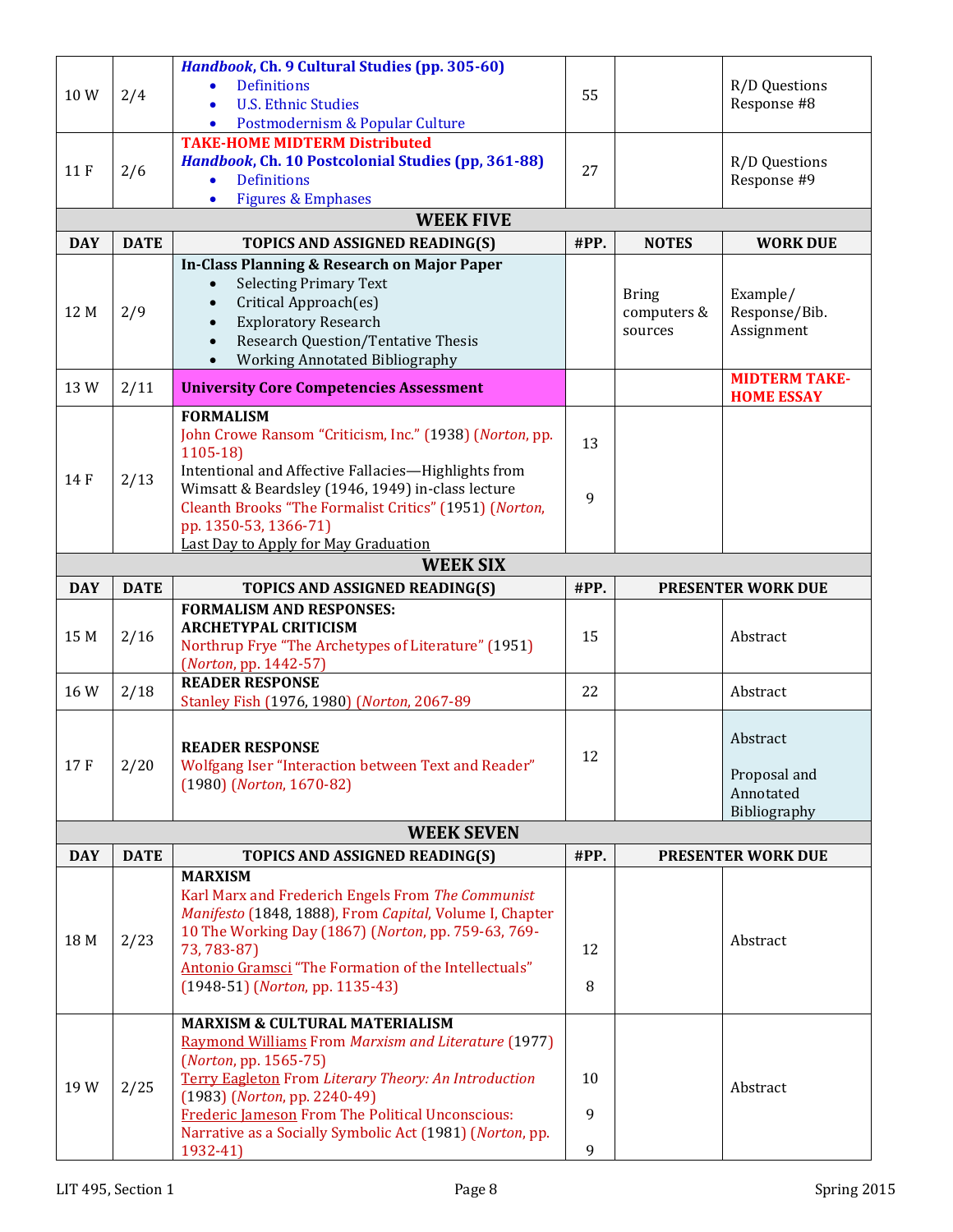| 20F               | 2/27        | <b>NEW HISTORICISM</b><br>Michel Foucault "What Is An Author?" (1969) (Norton,<br>$1615 - 36$                                                                                                | 21      | Abstract                  |  |  |  |  |  |
|-------------------|-------------|----------------------------------------------------------------------------------------------------------------------------------------------------------------------------------------------|---------|---------------------------|--|--|--|--|--|
| <b>WEEK EIGHT</b> |             |                                                                                                                                                                                              |         |                           |  |  |  |  |  |
| <b>DAY</b>        | <b>DATE</b> | TOPICS AND ASSIGNED READING(S)                                                                                                                                                               | #PP.    | <b>PRESENTER WORK DUE</b> |  |  |  |  |  |
| 21 M              | 3/2         | <b>PSYCHOANALYTIC APPROACHES: Freudian</b><br>Sigmund Freud From The Interpretation of Dreams<br>(1900, 1929) (Norton, pp. 913-29)                                                           | 16      | Abstract                  |  |  |  |  |  |
| 22W               | 3/4         | PSYCHOANALYTIC APPROACHES: Lacanian<br>Jacques Lacan "The Mirror Stage" & "The Signification<br>of the Phallus" (1949, 1958) (Norton, pp. 1278-90,<br>$1302 - 10$                            | 20      | Abstract                  |  |  |  |  |  |
| 23F               | 3/6         | PSYCHOANALYTIC APPROACHES: Kristevan<br>Julia Kristeva From Revolution in Poetic Language<br>(1974) (Norton, pp. 2165-79)                                                                    | 14      | Abstract                  |  |  |  |  |  |
|                   |             | <b>Spring Break-March 7-15</b>                                                                                                                                                               |         |                           |  |  |  |  |  |
|                   |             | <b>WEEK NINE</b>                                                                                                                                                                             |         |                           |  |  |  |  |  |
| <b>DAY</b>        | <b>DATE</b> | TOPICS AND ASSIGNED READING(S)                                                                                                                                                               | #PP.    | <b>PRESENTER WORK DUE</b> |  |  |  |  |  |
| 24 M              | 3/16        | <b>STRUCTURALISM &amp; SEMIOTICS</b><br>Ferdinand de Saussure From Course in General<br>Linguistics (1916) (Norton, pp. 956-71)                                                              | 15      | Abstract                  |  |  |  |  |  |
| 25 W              | 3/18        | POSTSTRUCTURALISM/DECONSTRUCTION<br>Jacques Derrida From Of Grammatology (1967) (Norton,<br>pp. 1815-30)                                                                                     | 15      | Abstract                  |  |  |  |  |  |
| 26F               | 3/20        | Helene Cixous "The Laugh of the Medusa" (1975, 1976)<br>(Norton, pp. 2035-56)                                                                                                                | 21      | Abstract                  |  |  |  |  |  |
|                   |             | <b>WEEK TEN</b>                                                                                                                                                                              |         |                           |  |  |  |  |  |
| <b>DAY</b>        | <b>DATE</b> | TOPICS AND ASSIGNED READING(S)                                                                                                                                                               | #PP.    | <b>PRESENTER WORK DUE</b> |  |  |  |  |  |
| 27 M              | 3/23        | <b>POSTMODERNISM</b><br>Jean-Francois Lyotard "Defining the Postmodern"<br>(1986) (Norton, pp. 1609-15)<br>Jean Baudrillard From The Procession of Simulacra<br>(1981) (Norton, pp. 1729-41) | 6<br>12 | Abstract                  |  |  |  |  |  |
| 28W               | 3/25        | <b>FEMINIST STUDIES</b><br>Simone de Beauvoir From The Second Sex (1949)<br>(Norton, pp. 1403-14)<br>Monique Wittig "One is not Born a Woman" (1981)<br>(Norton, pp. 2012-21)                | 11<br>9 | Abstract                  |  |  |  |  |  |
| 29F               | 3/27        | Sandra Gilbert & Susan Gubar From The Madwoman in                                                                                                                                            | 14      | Abstract                  |  |  |  |  |  |
|                   |             | the Attic (1979) (Norton, pp. 2021-35)<br><b>WEEK ELEVEN</b>                                                                                                                                 |         |                           |  |  |  |  |  |
| <b>DAY</b>        | <b>DATE</b> | TOPICS AND ASSIGNED READING(S)                                                                                                                                                               | #PP.    | PRESENTER WORK DUE        |  |  |  |  |  |
|                   |             | <b>GENDER/SEXUALITIES STUDIES</b>                                                                                                                                                            |         |                           |  |  |  |  |  |
| 30 M              | 3/30        | Judith Butler From Gender Trouble (1990) (Norton, pp.<br>2485-2501)                                                                                                                          | 16      | Abstract                  |  |  |  |  |  |
| 31W               | 4/1         | Susan Bordo From Unbearable Weight: Feminism,<br>Western Culture, and the Body (1989, 1990) (Norton, pp.<br>2360-76)                                                                         | 16      | Abstract                  |  |  |  |  |  |
|                   |             | <b>Easter Break-April 2-6</b>                                                                                                                                                                |         |                           |  |  |  |  |  |
|                   |             | <b>WEEK TWELVE</b>                                                                                                                                                                           |         |                           |  |  |  |  |  |
| <b>DAY</b>        | <b>DATE</b> | TOPICS AND ASSIGNED READING(S)                                                                                                                                                               | #PP.    | PRESENTER WORK DUE        |  |  |  |  |  |
| 32W               | 4/8         | Adrienne Rich From Compulsory Heterosexuality and<br>Lesbian Existence (1980, 1986) (Norton, 1759-80)                                                                                        | 16      | Abstract                  |  |  |  |  |  |
| 33 F              | 4/10        | Eve Kosofsky Sedgwick From Epistemology of the Closet<br>(1990) (Norton, pp. 2432-34, 2438-45)                                                                                               | 11      | Abstract                  |  |  |  |  |  |